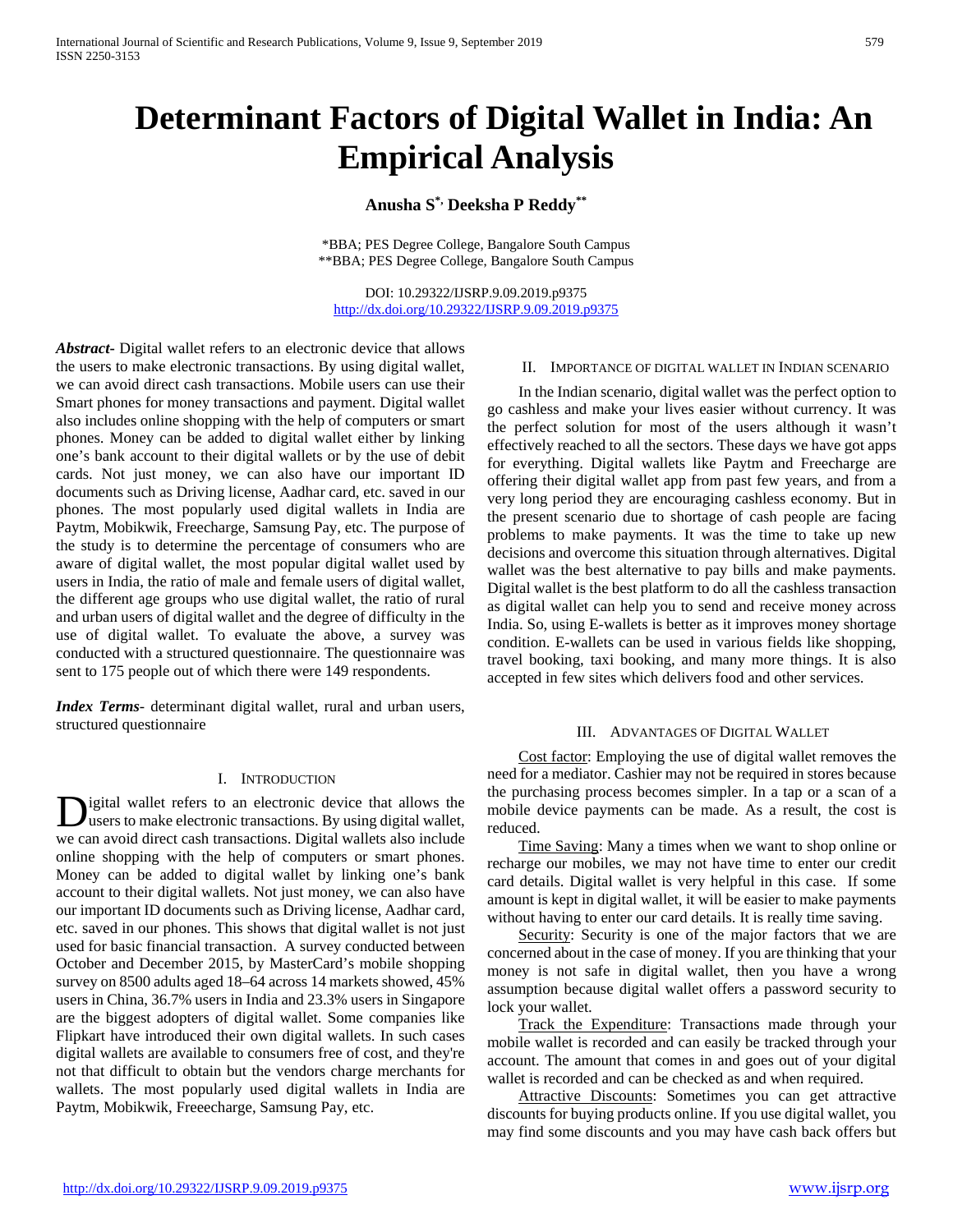for this you will have to make payments only with your digital wallet. So, it can be a great benefit of having digital wallet.

## IV. DISADVANTAGES OF THE DIGITAL WALLET

 International Restriction: currency varies from one country to another. So, the same digital wallet cannot be used everywhere. This acts as a barrier for people who travel often and want to make cashless transactions.

 Limited Merchants: The number of mobile wallets supporting merchants are increasing day by day, yet there are few who do not support. Some platforms that supports digital wallets are Paytm, Mobikwik, PayUMoney and more. There are many online stores that doesn't offer digital wallets and Amazon is the great example.

 Dependent on the Devices: As we know digital wallets can only be used online and via your devices like laptop, smartphone, so the use of digital wallets is very much dependent of your device. If we cannot use our phones due to battery problem or any other reason, digital wallets are of no use. This is the main reason why digital wallets can't beat credit and debit cards.

 Danger of Losing your Money: Digital wallets are not that safe compared to credit or debit cards because most of the banks provide the 3D secure password and without this 3D secure password, nobody can use your card. But it is not the case with digital wallets. In case you lose your smartphone, then anyone can use your wallet money with your digital wallet app.

## V. RESEARCH METHODOLOGY

 To evaluate the factors affecting the usage of digital wallet, a survey was conducted on total 149 respondents from Bangalore city about 175 questionnaires were delivered randomly to individual adult citizens who usually make online payments.

- **Sampling method-** Convenience sampling method
- **Sampling universe** Rural and urban online payments users.
- **Sampling units** Users of online payments.
- **Instrument for survey** Structured questionnaire with 5 point rating scale

## **Research objectives**

Objective 1: To study the percentage of consumers who are using of digital wallet

Objective 2: To study the most popular digital wallet used by users in India.

Objective 3: To study the ratio of male and female users of digital wallet.

Objective 4: To study the different age groups who use digital wallets.

Objective 5: To study the ratio of urban and rural users of the digital wallet.

Objective 6: To study about the safety and security of digital wallet.

• **Population of the study** - The population for this study is digital wallet users in Bangalore city, India

- **Sampling frame-** The sampling frame for the present research would be the employees of private and government sector, self-employed, business people in the city of Bangalore.
- **Sampling units**-The subjects for the present research are the digital wallet users (>18-45< years old).
- **Sampling technique** The convenience sampling was selected for the present study.
- **Sample size** 149
- **Data collection procedure** The data in this study is primary in nature. Primary data was collected through the field survey during the period January 2019 - March 2019
- **Survey instrument** Structured non- disguised questionnaire. All items are measured using Five-point Likert scale with 1 representing "strongly disagree" and 5 representing "strongly agree" were employed because previous research has suggested that a five-point scale is readily comprehensible to respondents and enable them to express their views.

**Objective 1:** To study the percentage of consumers who are using of digital wallet

**Table:1** Percentage of consumers using digital wallet

| consumers using digital wallet |               |         |         |         |           |  |  |
|--------------------------------|---------------|---------|---------|---------|-----------|--|--|
|                                |               | Frequen |         | Valid   | Cumulativ |  |  |
|                                |               | c٦      | Percent | Percent | e Percent |  |  |
| $\overline{\mathbf{V}}$        | Yes           | 98      | 65.7    | 62.4    | 62.4      |  |  |
|                                | $AL_{\rm No}$ | 51      | 34.2    | 37.6    | 100.0     |  |  |
| ID                             | Total         | 49      | 00.0    | 100.0   |           |  |  |

 From the above table it is clear that out of 149 respondents 98 (65.7%) of respondents are aware and using the digital wallet for the payments and 51 respondents (34.2%) are not using digital wallet for the payment. it is interpreted that most of the respondents are using digital wallet as their payment options.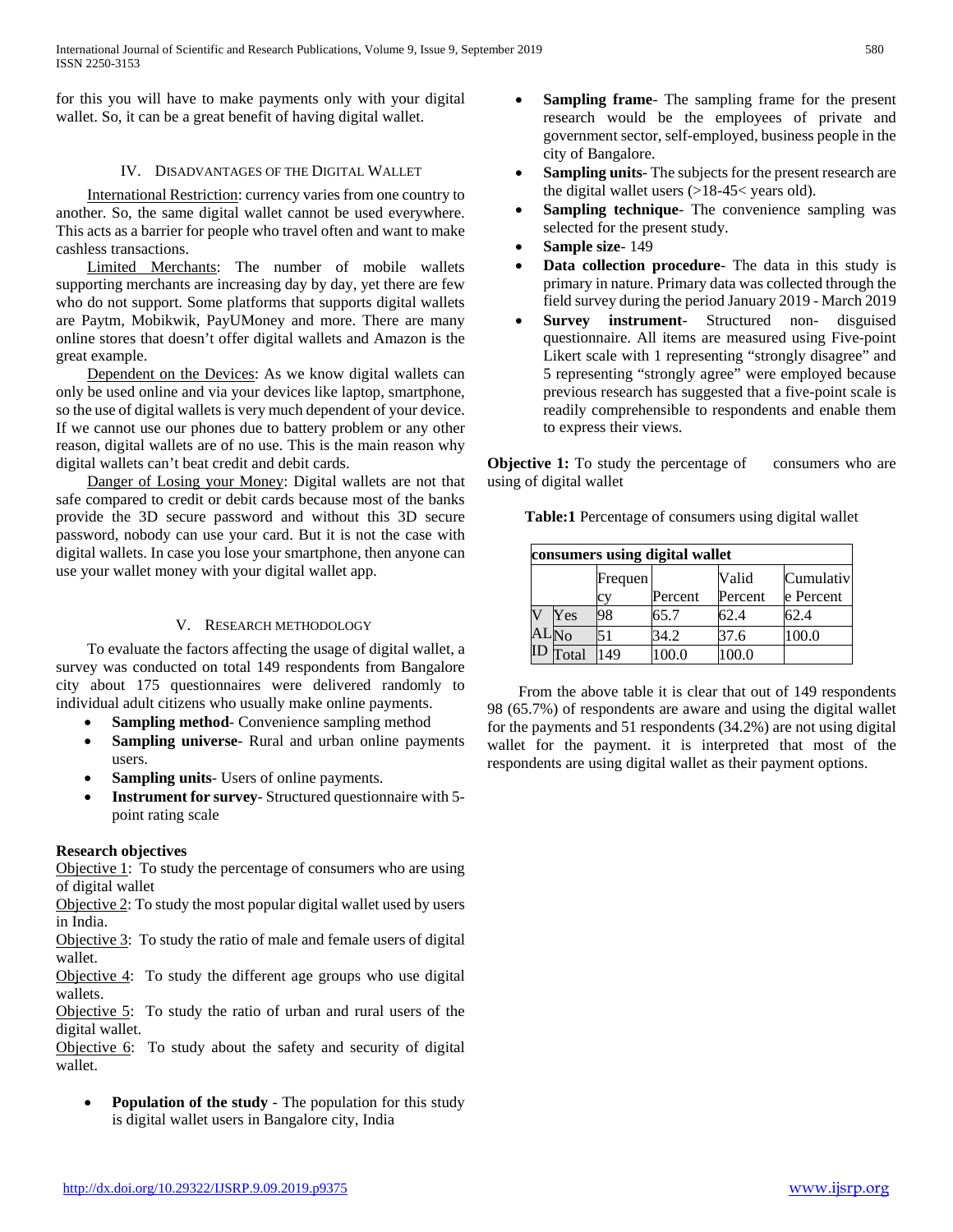

**Objective 2:** To study the most popular digital wallet used by users in India.

| Table: 2 Percentage of consumers using different digital wallets. |  |  |  |
|-------------------------------------------------------------------|--|--|--|
|-------------------------------------------------------------------|--|--|--|

| <b>Consumers using different digital wallets</b> |                          |     |      |                       |               |  |
|--------------------------------------------------|--------------------------|-----|------|-----------------------|---------------|--|
|                                                  |                          |     |      | FrequePercenPercenive | Valid Cumulat |  |
|                                                  |                          | ncy |      |                       | Percent       |  |
| $\overline{\text{V}}$                            | Airtel<br>ALmoney        | 6   | 4.0  | 6.1                   | 6.1           |  |
|                                                  | <b>ID</b> Free<br>charge | 4   | 2.7  | 4.1                   | 10.2          |  |
|                                                  | Mobikwik2                |     | 1.3  | 2.0                   | 12.2          |  |
|                                                  | Ola<br>money             |     | 1.3  | 2.0                   | 14.3          |  |
|                                                  | Paytm                    | 84  | 56.4 | 85.7                  | 100.0         |  |
|                                                  | Total                    | 98  | 65.8 | 100.0                 |               |  |

 From the above Table it is clear that out of 98 users of digital wallet, 6 (6.1%) of them used airtel money, 4 (4.1%) of them used Freecharge, 2 (2%) of them used Mobikwik, 2 (2%) of them used Ola money and 84 (85.7%) of them used Paytm. It is interpreted that most of the users of digital wallet use Paytm for their payment option.



**Objective 3**: To study the ratio of male and female users of digital wallet.

**Table: 3** Percentage of male and female consumers of digital wallet.

| Male and female consumers of digital wallet. |        |                            |      |         |                        |  |
|----------------------------------------------|--------|----------------------------|------|---------|------------------------|--|
|                                              |        | Frequen Percen Valid<br>cy |      | Percent | Cumulativ<br>e Percent |  |
|                                              | male   | 52                         | 53.1 |         | 53.1                   |  |
| AL                                           |        |                            |      | 53.1    |                        |  |
| ID                                           | female | 46                         | 46.9 | 46.9    | 100.0                  |  |
|                                              | Total  |                            |      | 100.0   |                        |  |

 From the above Table it is clear that out of 98 users, 52 (53.1%) users are male and 46 (46.9%) are female users. The number of male users of digital wallet are more but the difference between the male and female users is very less.

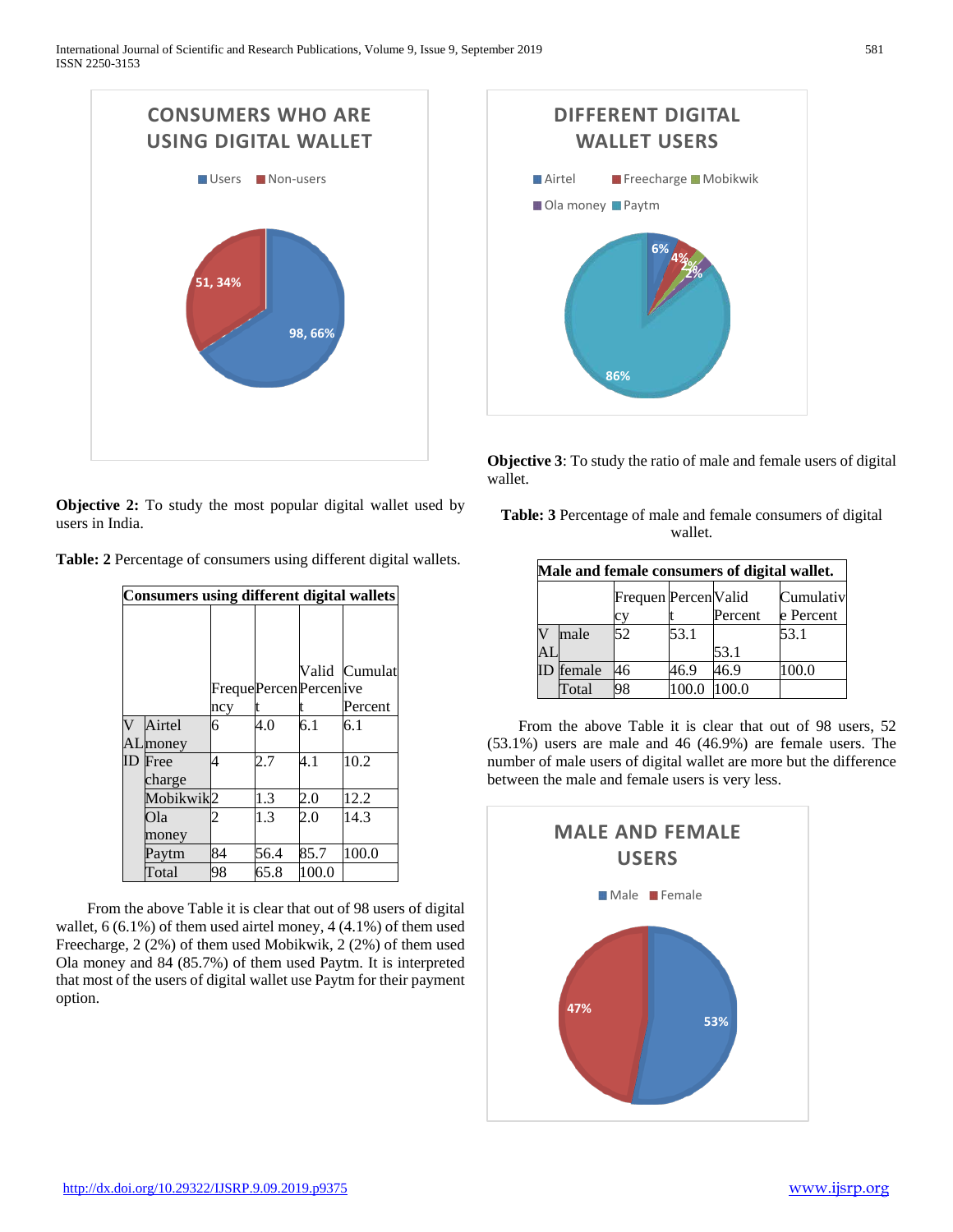**Objective 4** To study the different age groups who use digital wallets.

| Age groups who use digital wallets. |               |       |                          |                       |  |  |
|-------------------------------------|---------------|-------|--------------------------|-----------------------|--|--|
|                                     | Frequen<br>cy |       | Valid<br>Percent Percent | Cumulative<br>Percent |  |  |
| 18-22                               | 46            | 30.9  | 30.9                     | 30.9                  |  |  |
| 23-27                               | 37            | 24.8  | 24.8                     | 55.7                  |  |  |
| 28-32                               | 21            | 14.1  | 14.1                     | 69.8                  |  |  |
| 33-37                               | 31            | 20.8  | 20.8                     | 90.6                  |  |  |
| 38                                  | &14           | 9.4   | 9.4                      | 100.0                 |  |  |
| <b>ABOVE</b>                        |               |       |                          |                       |  |  |
| Total                               | 149           | 100.0 | 100.0                    |                       |  |  |

**Table: 4 Percentage of people of different age groups who use digital wallets.**

 From the above Table it is clear that out of 98 users, 46 (30.9%) users are of the age group 18-20 years, 37 (24.8%) users are of the age group 23-27 years, 21 (14.1%) users are of the age group 28-32 years, 31 (20.8%) users are of the age group 33-37 years and 14 (9.4%) users Are of the age group 38 and above. This shows that the maximum users of digital wallet belong to the age group of 18-22 years.



**Objective 5**: To study the ratio of urban and rural users of the digital wallet.

| Rural and urban users of digital wallet. |              |               |                 |       |                        |  |
|------------------------------------------|--------------|---------------|-----------------|-------|------------------------|--|
|                                          |              | Frequen<br>СV | Percent Percent | Valid | Cumulati<br>ve Percent |  |
|                                          | <b>RURAL</b> | 35            | 35.7            | 23.5  | 23.5                   |  |
| ID                                       | ALURBAN      | 63            | 64.2            | 76.5  | 100.0                  |  |
|                                          | Total        | 98            | 00.0            | 00.0  |                        |  |

 From the above Table it is clear that out of 98 users of digital wallet, 35 (35.7%) users belong to the rural area and 63 (64.2%) users belong to the urban area. This shows that majority of the users belong to the urban area.



**Objective 6:** To study about the safety and security of digital wallet.

**Table 6**: Percentage of different degree of safety and security.

|             | <b>Payment No Safe and Secure</b> |               |              |         |                        |  |  |
|-------------|-----------------------------------|---------------|--------------|---------|------------------------|--|--|
|             |                                   | Frequ<br>ency | Percen Valid | Percent | Cumulati<br>ve Percent |  |  |
|             | Strongly<br>ALagree               | 27            | 18.1         | 27.6    | 27.6                   |  |  |
| $_{\rm ID}$ | Agree                             |               | 2.7          | 4.1     | 31.6                   |  |  |
|             | Neutral                           | 12            | 8.1          | 12.2    | 43.9                   |  |  |
|             | Disagree                          | 42            | 28.2         | 42.9    | 86.7                   |  |  |
|             | Strongly<br>disagree              | 13            | 8.7          | 13.3    | 100.0                  |  |  |
|             | Total                             | 98            | 65.8         | 100.0   |                        |  |  |

 From the above table it is clear that out of 98 total users of digital wallet, 27 (27.6%) users strongly agree that digital wallet is safe for payment, 4 (4.1%) users agree that digital wallet is safe for payment, 12 (12.2%) users are neutral about the safety in payment through digital wallet, 42 (42.9%) users disagree that digital wallet is safe for payment and 13 (13.3%) users strongly disagree that digital wallet is safe for payment.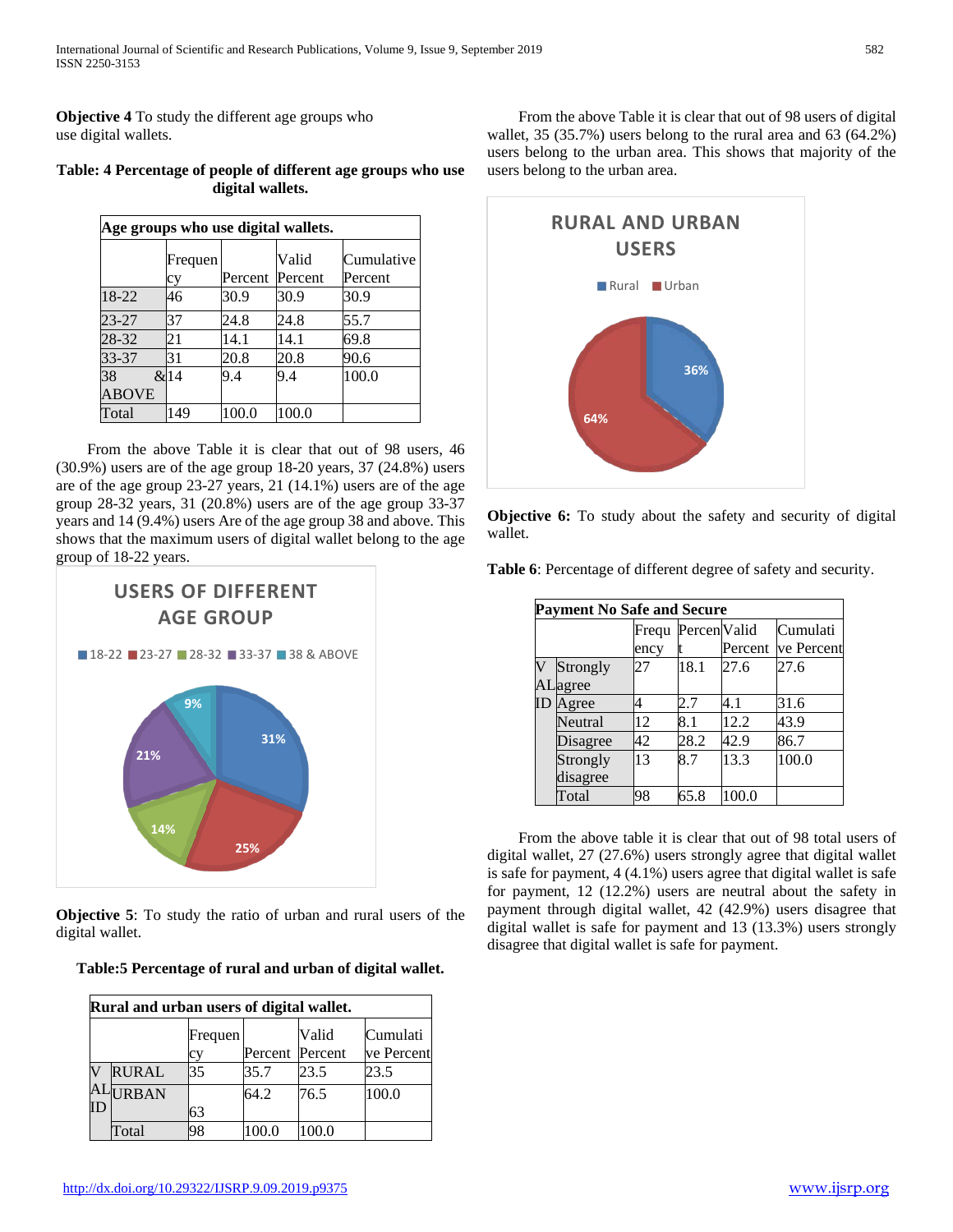

**Table 6.1: Percentage of users who think mobile data is a must.**

| Mobile Data Is Must         |                      |                      |      |                 |            |  |
|-----------------------------|----------------------|----------------------|------|-----------------|------------|--|
|                             |                      | Frequen Percen Valid |      |                 | Cumulative |  |
|                             |                      | cу                   |      | Percent Percent |            |  |
| $\overline{\text{V}}$<br>AI | Strongly<br>agree    | 66                   | 44.3 | 67.3            | 67.3       |  |
| ID                          | Agree                | 10                   | 6.7  | 10.2            | 77.6       |  |
|                             | Neutral              | 16                   | 10.7 | 16.3            | 93.9       |  |
|                             | Disagree             |                      | 2.0  | 3.1             | 96.9       |  |
|                             | Strongly<br>disagree |                      | 2.0  | 3.1             | 100.0      |  |
|                             | Total                | 98                   | 65.8 | 100.0           |            |  |

 From The above table it is clear that out of 98 users of digital wallet, 66 (67.3%) users strongly agree, 10 (10.2%) users agree, 16 (16.3%) users are neutral, 3 (3.1%) users disagree, and 3 (3.1%) users strongly disagree that mobile data is must for the usage of digital wallet. This shows that majority have strongly agreed that mobile data is a must for the usage of digital wallet.



| Table 6.2: Percentage of users who think companies ask |  |  |
|--------------------------------------------------------|--|--|
| <i>irrelevant information</i>                          |  |  |

|                         | <b>Companies Ask Irrelevant Information</b> |        |         |         |            |
|-------------------------|---------------------------------------------|--------|---------|---------|------------|
|                         |                                             | Freque |         | Valid   | Cumulati   |
|                         |                                             | ncy    | Percent | Percent | ve Percent |
| $\overline{\mathsf{V}}$ | Strongly                                    | 64     | 43.0    | 65.3    | 65.3       |
|                         | ALagree                                     |        |         |         |            |
| $_{\rm ID}$             | Agree                                       | 11     | 7.4     | 11.2    | 76.5       |
|                         | Neutral                                     | 16     | 10.7    | 16.3    | 92.9       |
|                         | <b>Disagree</b>                             |        | 3.4     | 5.1     | 98.0       |
|                         | Strongly                                    |        | 1.3     | 2.0     | 100.0      |
|                         | disagree                                    |        |         |         |            |
|                         | Total                                       | 98     | 65.8    | 100.0   |            |

 From the above table it is clear that out of 98 users of Digital wallet, 64 (65.3%) users strongly agree, 11 (11.2%) users agree, 16 (16.3%) users are neutral, 5 (5.1%) users disagree, and 2 (2%) users strongly disagree that companies ask irrelevant information to provide the access of digital wallet to the consumers. It is clear from the above table that majority of the people think that the wallet providing companies ask for irrelevant information to give access to digital wallet.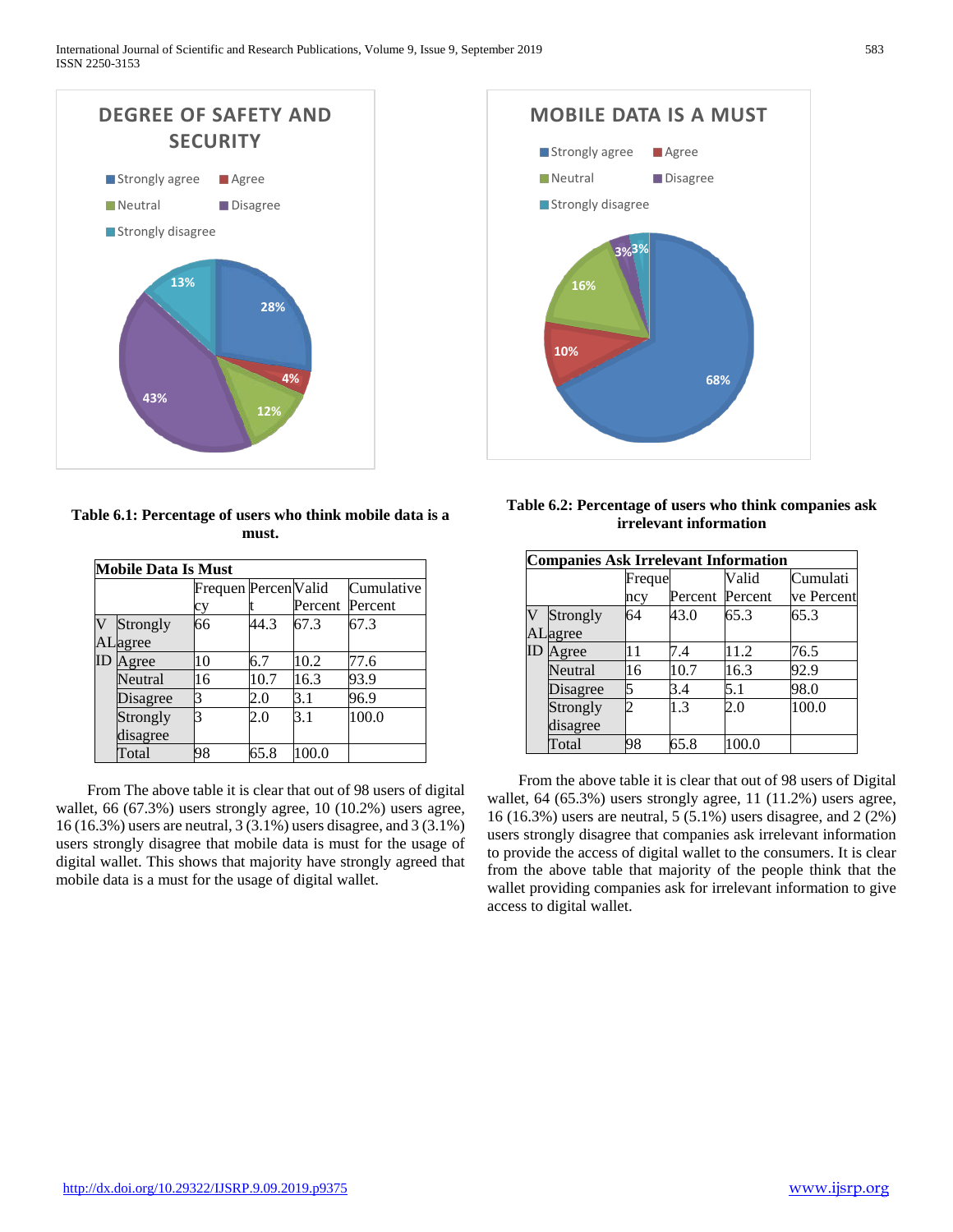

### **Table 6.3: Percentage of users who think company tracks information**

| <b>Companies Track Information</b> |                                    |    |      |         |         |  |  |  |
|------------------------------------|------------------------------------|----|------|---------|---------|--|--|--|
|                                    | Frequen Percen Valid<br>Cumulative |    |      |         |         |  |  |  |
|                                    |                                    | cy |      | Percent | Percent |  |  |  |
|                                    | Strongly<br>Lagree                 | 42 | 28.2 | 42.9    | 42.9    |  |  |  |
| ID                                 | Agree                              | 19 | 12.8 | 19.4    | 62.2    |  |  |  |
|                                    | Neutral                            |    | 5.4  | 8.2     | 70.4    |  |  |  |
|                                    | Disagree                           | 25 | 16.8 | 25.5    | 95.9    |  |  |  |
|                                    | Strongly<br>disagree               |    |      | 4.1     | 100.0   |  |  |  |
|                                    | Total                              | 98 | 65.8 | 100.0   |         |  |  |  |

 From the above table it is clear that out of 98 users of Digital wallet, 42 (42.9%) users strongly agree, 19 (19.4%) users agree, 8 (8.2%) users are neutral, 25 (25,5%) users disagree and 4 (4.1%) users strongly disagree that companies track information when we make payments through digital wallet. This shows that most of them think that the digital wallet providing companies track our personal information when we use make payment through digital wallet.



VI. FINDINGS

- Most of the respondents are using digital wallet as their payment options.
- Most of the users of digital wallet use Paytm for their payment option.
- The number of male users of digital wallet are more but the difference between the male and female users is very less.
- Maximum users of digital wallet belong to the age group of 18-22 years.
- Majority of the users belong to the urban area.
- Most of the respondents disagree there is no problem with safety and security for transactions.
- Most of the respondents agree that mobile data is one of the constraints to use digital wallet for payments
- Most of the respondents agree that the digital wallet companies ask irrelevant information of the customers
- Most of the respondents agree that the digital wallet companies won't reimburse money in time
- Most of the respondents agree that the digital wallet companies fail to track information of the customers payments

# VII. CONCLUSION

 Digital wallet in the present generation has gained a lot of importance. Digital wallet is used by most of the people in most parts of India irrespective of their sex, age, background, etc. As per the survey we have done, a questionnaire was sent to 175 people and we had 149 responders. Out of the 149 responders, 98 (65.7%) of them were users of digital wallet and 51 (34.3%) of them were non-users.

 We also learned that most of the users of digital wallet preferred using Paytm, that is, 84 users (85.7%). Majority of the users were male (53.1%) and the rest were female. Some users